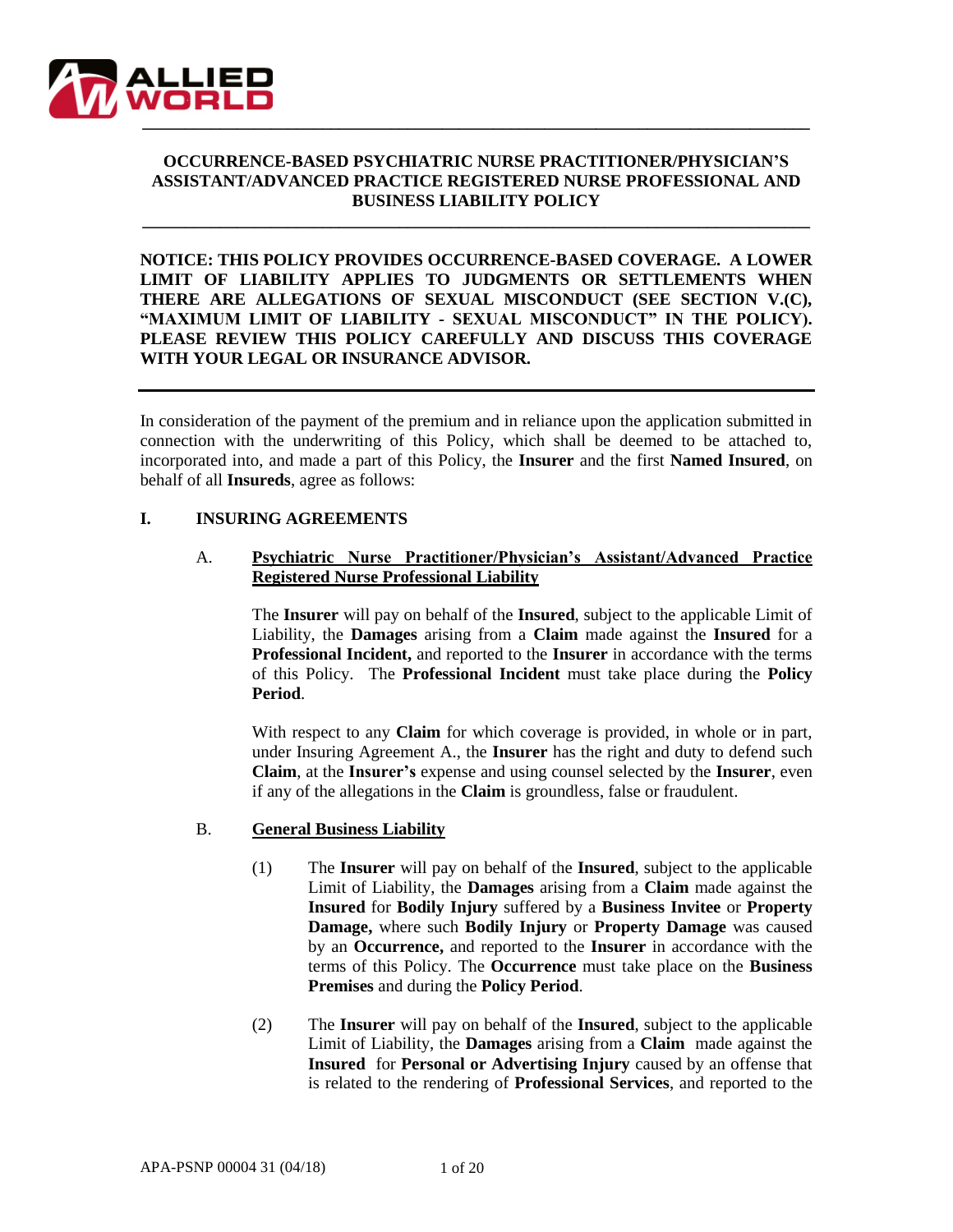**Insurer** in accordance with the terms of this Policy. The offense must take place during the **Policy Period**.

(3) The **Insurer** will pay on behalf of the **Insured**, subject to the applicable Limit of Liability, the **Damages** arising from a **Claim** made against the **Insured** for **Fire Damage** caused by an **Occurrence**, and reported to the **Insurer** in accordance with the terms of this Policy. The **Occurrence** must take place on the **Business Premises** and during the **Policy Period**.

With respect to any **Claim** for which coverage is provided, in whole or in part, under Insuring Agreement B., the **Insurer** has the right and duty to defend such **Claim**, at the **Insurer's** expense and using counsel selected by the **Insurer**, even if any of the allegations in the **Claim** is groundless, false or fraudulent.

## C. **Supplemental Privacy Coverage**

(1) The **Insurer** will pay on behalf of the **Insured**, subject to the applicable Limit of Liability, the costs incurred by the **Insured** in notifying the **Insured's** patients or clients of a **Privacy Wrongful Act** as mandated by any U.S. federal or state privacy protection statutes or regulations, but only if such **Privacy Wrongful Act** is reported to the **Insurer** in accordance with the terms of this Policy.

The coverage under this Insuring Agreement C.(1) shall be the sole and exclusive coverage for **Privacy Wrongful Acts** under this Policy.

- (2) The **Insurer** will pay on behalf of the **Insured**, subject to the applicable Limit of Liability, the **Public Relations Expenses** in connection with a **Public Relations Event**, which first takes place, or is reasonably anticipated to take place, during the **Policy Period** and is reported to the **Insurer** in accordance with the terms of this Policy.
- (3) The **Insurer** will pay on behalf of the **Insured** for **Data Forensic Expenses** incurred by the **Insured** resulting from the unauthorized misappropriation or disclosure of **Personally Identifiable Information**, which first occurs during the **Policy Period** and is reported to the **Insurer** in accordance with the terms of this Policy.

### **II. ADDITIONAL COVERAGES**

#### A. **Defense Expenses for Claims**

The **Insurer** will pay on behalf of the **Insured** the **Defense Expenses** incurred by the **Insured** arising from any **Claim** covered under Insuring Agreements A. or B.

#### B. **Insured's Costs For Claims**

The **Insurer** will pay on behalf of the **Insured** the reasonable costs, other than loss of earnings, incurred by the **Insured**, at the **Insurer's** request, in connection with defending any **Claim** covered under this Policy.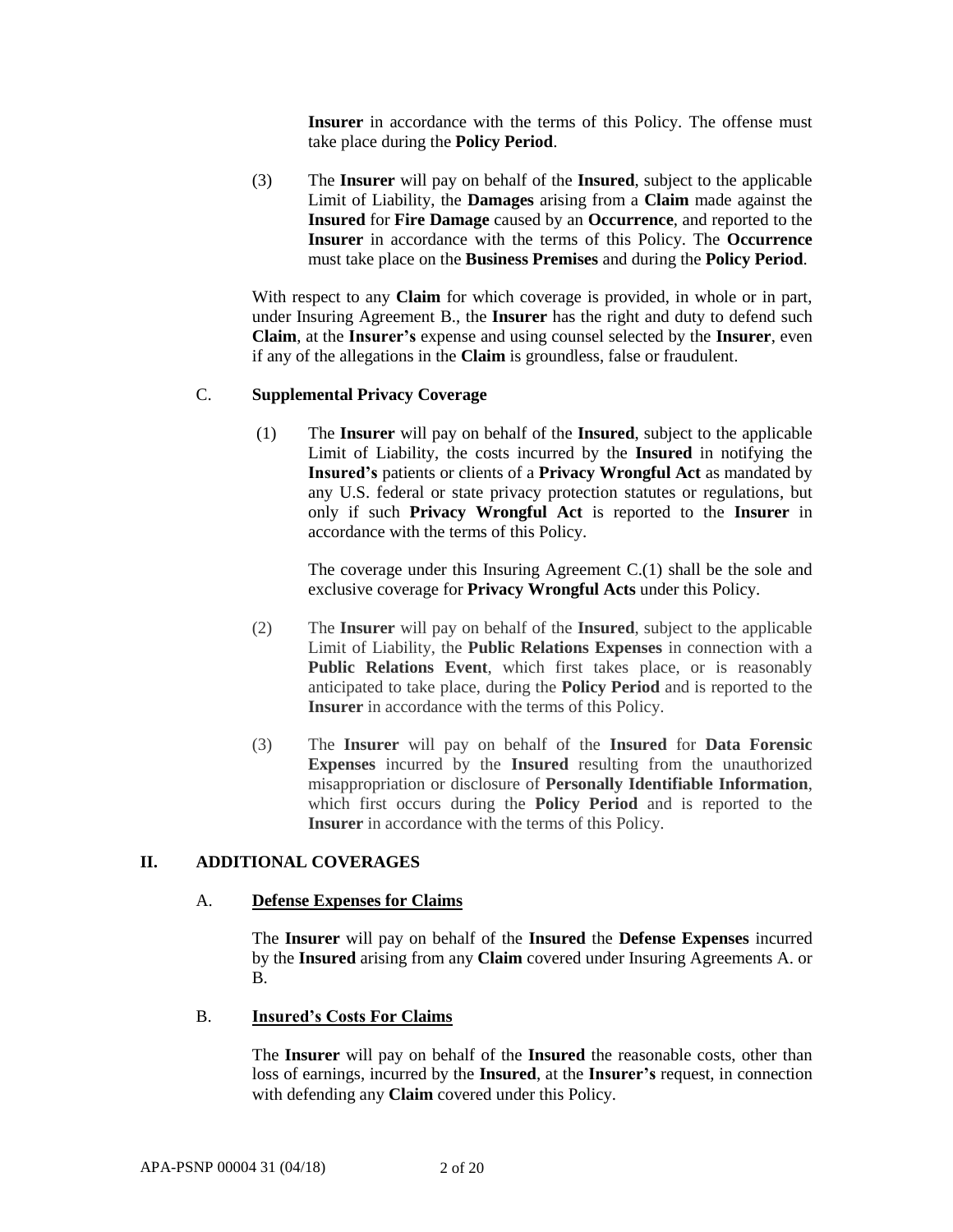The **Insurer** will also pay the **Insured** up to \$1,000 per day for loss of earnings, if the **Insured** is unable to render **Professional Services** since the **Insured** is assisting, at the **Insurer's** request, in the defense of a **Claim** covered under this Policy.

# C. **Legal Bonds for Claims**

The **Insurer** will pay the premiums for appeal bonds, or bonds to release property used to secure a legal obligation, if required with respect to a **Claim** covered under this Policy. However, the **Insurer** will only pay such premiums to the extent that the face or principal amount of the bond is within the applicable Limits of Liability of this Policy. The **Insurer** shall have no obligation to appeal any decision or to obtain these bonds.

## D. **Defense Expenses for Proceedings**

The **Insurer** will pay on behalf of the **Insured**, subject to the applicable Limit of Liability, **Defense Expenses** only, which arise from a **Proceeding** first brought during the **Policy Period** and reported to the **Insurer** in accordance with the terms of this Policy.

# E. **Medical Payments**

The **Insurer** will pay on behalf of the **Insured**, subject to the applicable Limit of Liability, the **Medical Payments** arising from any **Bodily Injury** suffered by a **Business Invitee**, where such **Bodily Injury** was caused by an **Occurrence** and is reported to the **Insurer** in accordance with the terms of this Policy. The **Occurrence** must take place on the **Business Premises** and during the **Policy Period**. The injured **Business Invitee** must submit to examination, as often as required by the **Insurer**, by physicians of the **Insurer's** choice and at the **Insurer's** expense.

## **III. DEFINITIONS**

- A. "**Advertisement**" means a notice that is broadcast or published to the general public or specific market segments about **Professional Services** for the purpose of attracting patients or clients. For the purposes of this definition:
	- (1) notices that are published include material placed on the Internet or on similar electronic means of communication; and
	- (2) regarding websites, only that part of a website that is about the **Insured's** goods, products or services for the purposes of attracting patients or clients is considered an advertisement.
- B. "**Assault or Battery**" means the willful infliction of physical harm on the **Insured**, by a patient or their immediate family member, or any attempt thereof.
- C. "**Bodily Injury**" means bodily harm, sickness or disease, including any resulting death, and mental anguish or emotional distress resulting therefrom.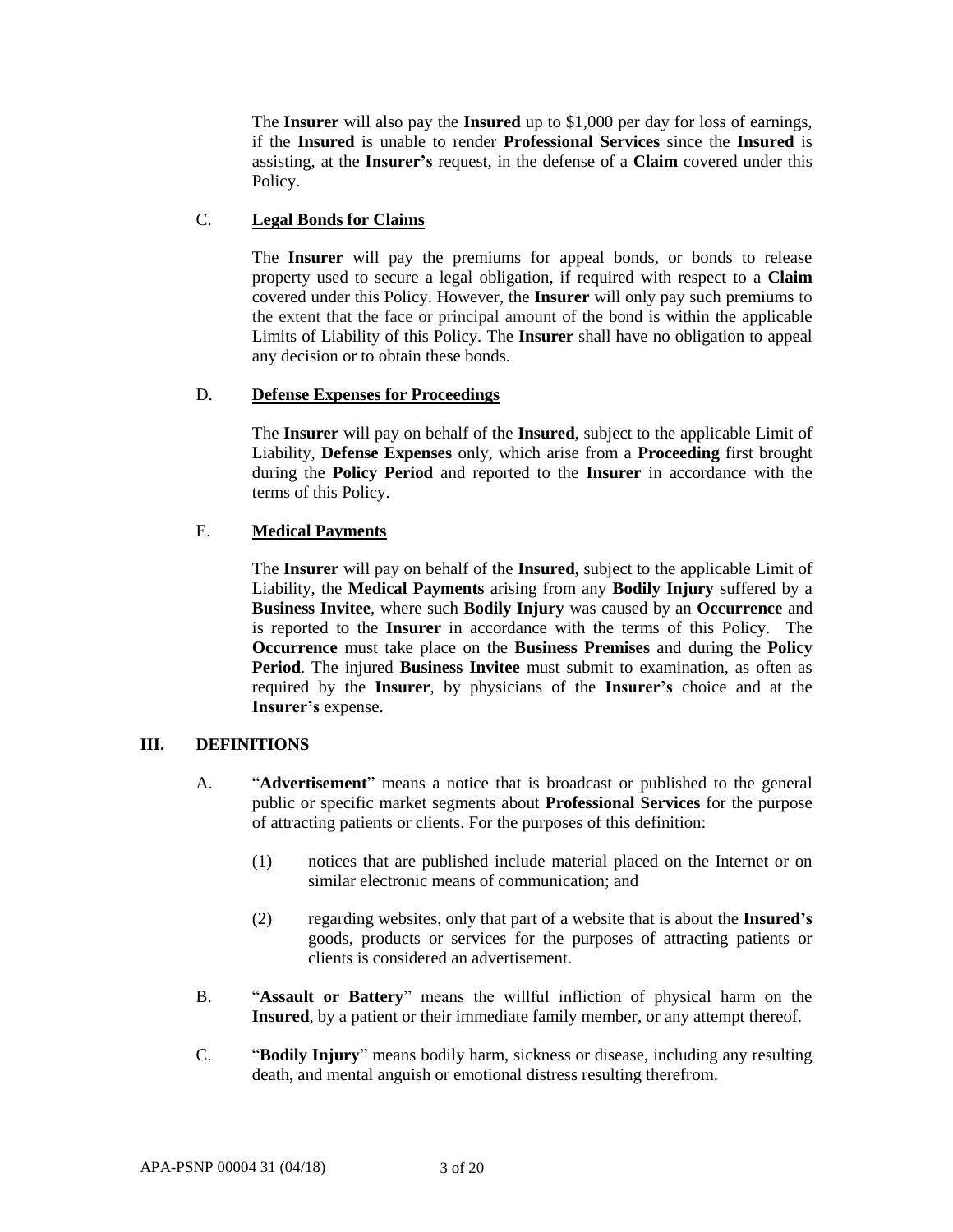- D. "**Business Invitee**" means any natural person, including a patient or client, solely in their capacity as one who is invited by the **Insured** to enter into and remain on the **Business Premises** for a purpose directly or indirectly connected with the rendering of **Professional Services**. A **Business Invitee** shall not include any person who enters the **Business Premises** without the **Insured's** knowledge or permission, or any person who is an **Insured**.
- E. "**Business Premises**" means any location owned, leased or rented by the **Insured**  where **Professional Services** are rendered, and the ways and means immediately adjacent thereto, and may include the **Insured's** residence if **Professional Services** are regularly rendered at such residence.
- F. "**Claim**" means any:
	- (1) written demand for monetary relief made against an **Insured**;
	- (2) judicial proceeding which is commenced against an **Insured** by service of a civil complaint, notice of charges or similar pleading; or
	- (3) arbitration proceeding commenced against an **Insured** by service of a demand for arbitration.

Multiple demands, proceedings or investigations arising out of the same **Professional Incident** or **Occurrence** shall be deemed a single **Claim**.

- G. "**Damages**" means:
	- (1) settlements or judgments;
	- (2) pre-judgment or post-judgment interest; and
	- (3) costs or fees awarded in favor of the claimant.

## **Damages** do not include:

- (a) amounts for which the **Insureds** are not legally liable;
- (b) amounts which are without legal recourse to the **Insureds**;
- (c) taxes;
- (d) the return, restitution, refund or disgorgement of fees, profits or amounts charged, held or retained by the **Insured** in connection with the rendering of **Professional Services**;
- (e) fines or penalties, except as provided for in Section V.D. ; or
- (f) amounts deemed uninsurable under applicable law.
- H. "**Data Forensic Expenses**" means the reasonable and necessary costs incurred by the **Insured** to retain a qualified forensics firm to investigate, examine and analyze the **Insured's Network** to determine the cause and source of the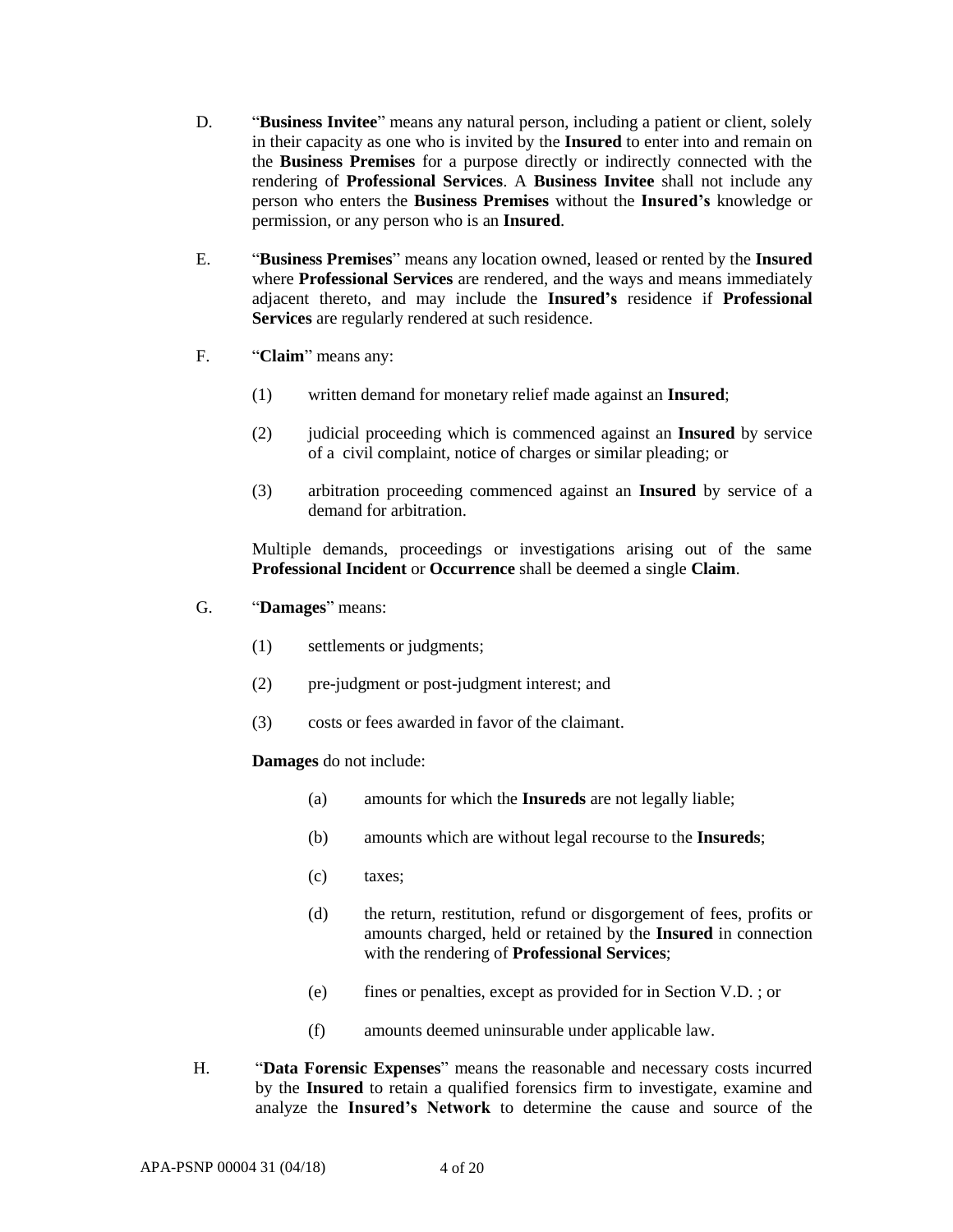unauthorized misappropriation or disclosure of **Personally Identifiable Information** and the extent to which such **Personally Identifiable Information** was accessed.

I. "**Defense Expenses**" means reasonable and necessary fees, costs, charges or expenses resulting from the investigation, defense or appeal of a **Claim** or a **Proceeding**.

**Defense Expenses** do not include:

- (a) amounts incurred prior to the date a **Claim** is first made, or a **Proceeding** is first brought, and reported to the **Insurer**;
- (b) compensation or benefits of any natural person **Insured** or any overhead expenses of any **Insured** organization;
- (c) fines or penalties; or
- (d) any costs, fees or expenses to comply with a determination or decision made by a regulatory body, licensing board, agency or other organization in a **Proceeding**.
- J. "**Fire Damage**" means **Property Damage** to the tangible property of a third party other than the **Insured**, caused by a fire to premises the **Insured** rents or leases from others or to premises temporarily occupied by the **Insured** with the permission of the owner, solely for the purpose of rendering **Professional Services**. Such premises shall not include the **Insured's** residence. **Fire Damage** includes any water damage caused by such fire. The fire must not be caused intentionally by the **Insured**.

With respect to **Fire Damage**, **Property Damage** shall not include damage to any personal property owned by the **Insured**, or any other personal property of any person that is within the **Insured's** care, custody or control.

- K. "**HIPAA**" means the Health Insurance Portability and Accountability Act of 1996 (Public Law 104-191), as amended, and any regulations promulgated thereunder.
- L. "**Insured(s)**" means:
	- (1) the individual, partnership, or corporation designated as the **Named Insured** in Item 1(a) of the Declarations and the individual(s) designated as Additional **Named lnsureds** in Item 1(b) of the Declarations;
	- (2) any present or former employee, partner, executive officer, director or stockholder of the **Named Insured** designated in Item 1(a) of the Declarations, but only while acting in his or her capacity as such;
	- (3) any individual, partnership or corporation designated in Item 2 of the Declarations, but only as to matters for which a **Named Insured** may be liable;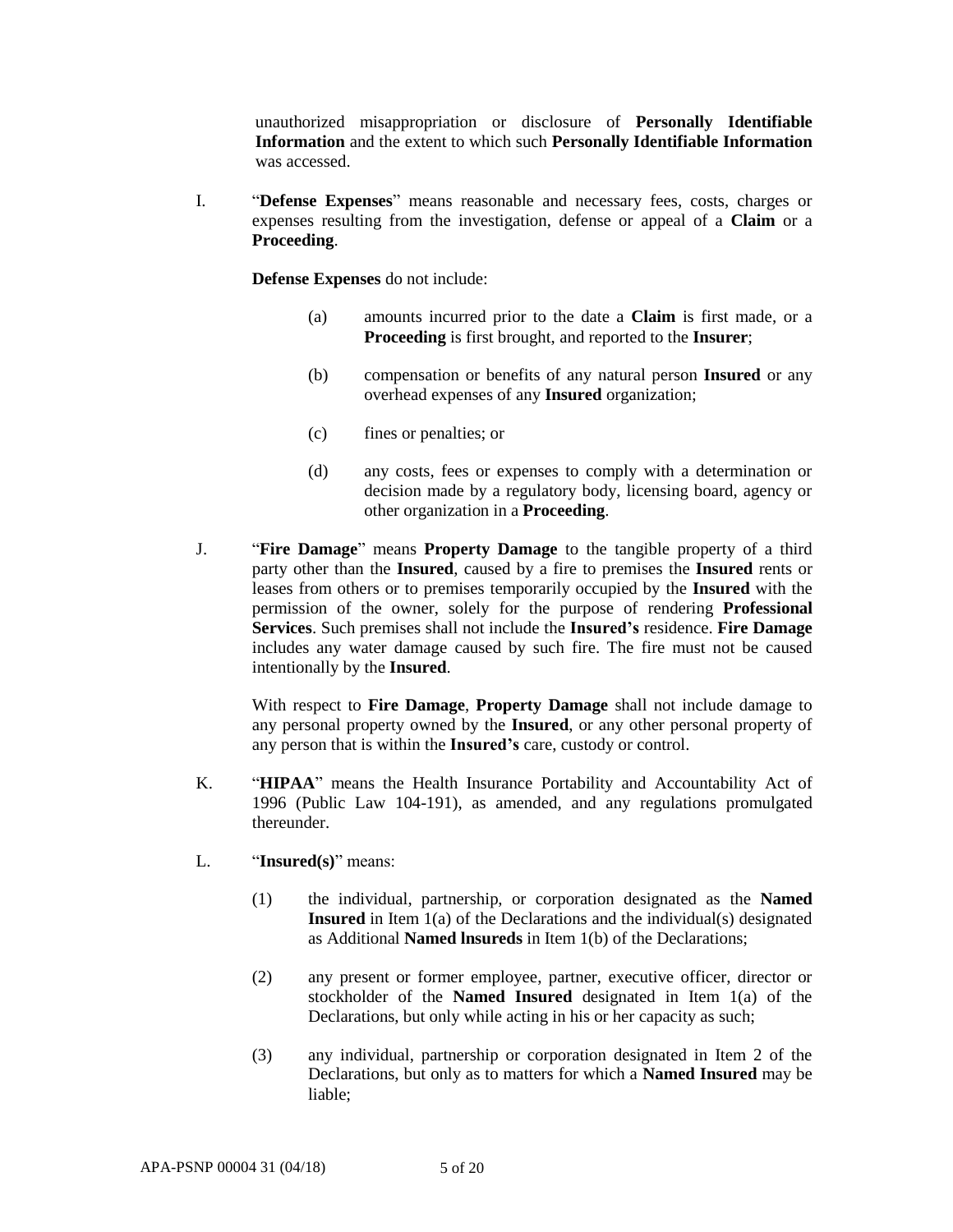- (4) the lawful spouse or domestic partner (whether such status is derived by reason of statutory law, common law or otherwise) of a **Named Insured**  arising solely out of his or her status as the spouse or domestic partner of a **Named Insured**; provided, however, that coverage shall not be afforded for any actual or alleged **Professional Incident** or **Occurrence** by or on the part of the spouse or domestic partner, unless such person is a **Named Insured**; and
- (5) the estates, heirs or legal representatives of any incompetent, insolvent, bankrupt or deceased person who was an **Insured** at the time the **Professional Incident** or **Occurrence** upon which such **Claim** is based were committed; provided, however, that coverage shall not be afforded for any actual or alleged **Professional Incident** or **Occurrence** by or on the part of any such estates, heirs or legal representatives.
- M. "**Insurer**" means the Insurer specified in the Declarations.
- N. "**Medical Payments**" means reasonable payments for:
	- (1) first aid administered at the time of an accident;
	- (2) necessary medical, surgical, x-ray and dental services, including prosthetic devices; and
	- (3) necessary ambulance, hospital, professional medical and nursing and funeral services,

provided that such treatment and services are rendered within one year of the **Occurrence** that caused the **Bodily Injury**.

- O. "**Named Insured**" means the natural person(s) or organization(s) named in Item 1(a) or 1(b) of the Declarations.
- P. "**Network**" means computer hardware, software, firmware, and components thereof, including software and electronic data stored on or within the **Insured's Network**, which are connected through two or more computers, including such networks accessible through the Internet, intranets, extranets or virtual private networks. **Network** shall not include the computer hardware, software, firmware, or components thereof, of any third party provider of telephone, telecommunications, cable, Internet, or satellite services.
- Q. "**Occurrence**" means:
	- (1) as respects **Bodily Injury** or **Property Damage**, an accident, including continuous or repeated exposure to substantially the same general harmful conditions. All such exposure to substantially the same general harmful conditions will be deemed to arise out of the same **Occurrence**; or
	- (2) as respects **Personal Injury or Advertising Injury,** an offense arising out of the **Insured's** business that causes **Personal Injury or**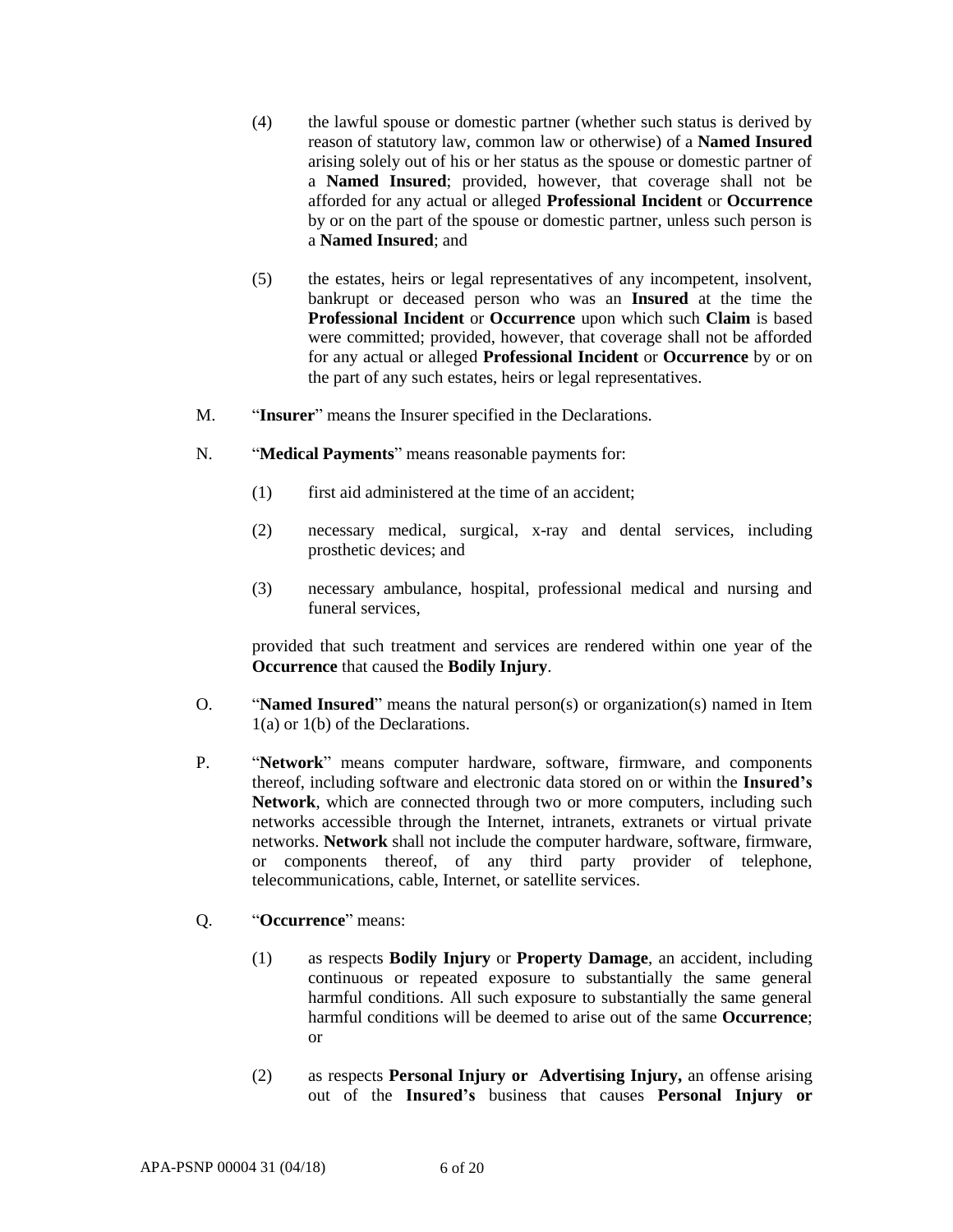**Advertising Injury.** All **Damages** that arise from the same, related or repeated injurious material or act will be deemed to arise out of the same **Occurrence**, regardless of the frequency or repetition thereof, the number and kind of media used and the number of claimants.

**Occurrence** does not include the rendering of **Professional Services** or a **Privacy Wrongful Act**.

- R. "**Personal or Advertising Injury**" means injury, including consequential **Bodily Injury**, suffered by a person other than a patient or client of the **Insured**, arising out of one or more allegations of the following offenses:
	- (1) false arrest, detention or imprisonment;
	- (2) malicious prosecution;
	- (3) the wrongful eviction from, wrongful entry into, or invasion of the right of private occupancy of a room, dwelling or premises that a person occupies, committed by or on behalf of its owner, landlord or lessor;
	- (4) oral or written publication, in any manner, of material that slanders or libels a person or organization or disparages a person's or organization's goods, products or services;
	- (5) oral or written publication, in any manner, of material that violates a person's right of privacy;
	- (6) the use of another's advertising idea in any **Advertisement**; or
	- (7) infringing upon another's copyright, trade dress or slogan in any **Advertisement**.

#### S. **"Personally Identifiable Information**" means:

- (1) information from which an individual may be uniquely and reliably identified, including, but not limited to an individual's name, address, telephone number, email address, in combination with their social security number, account relationships, account numbers, passwords, PIN numbers, credit card numbers or biometric information; or
- (2) personal information as defined in any U.S. federal or state privacy protection law governing the control and use of an individual's personal and confidential information, including any regulations promulgated thereunder, or any similar or related laws or regulations of any foreign jurisdiction, including but not limited to:
	- (a) "nonpublic personal information" as defined by Title V of the Gramm-Leach-Bliley Act of 1999, as amended, and any regulations promulgated thereto;
	- (b) "protected health information" as defined by **HIPAA**.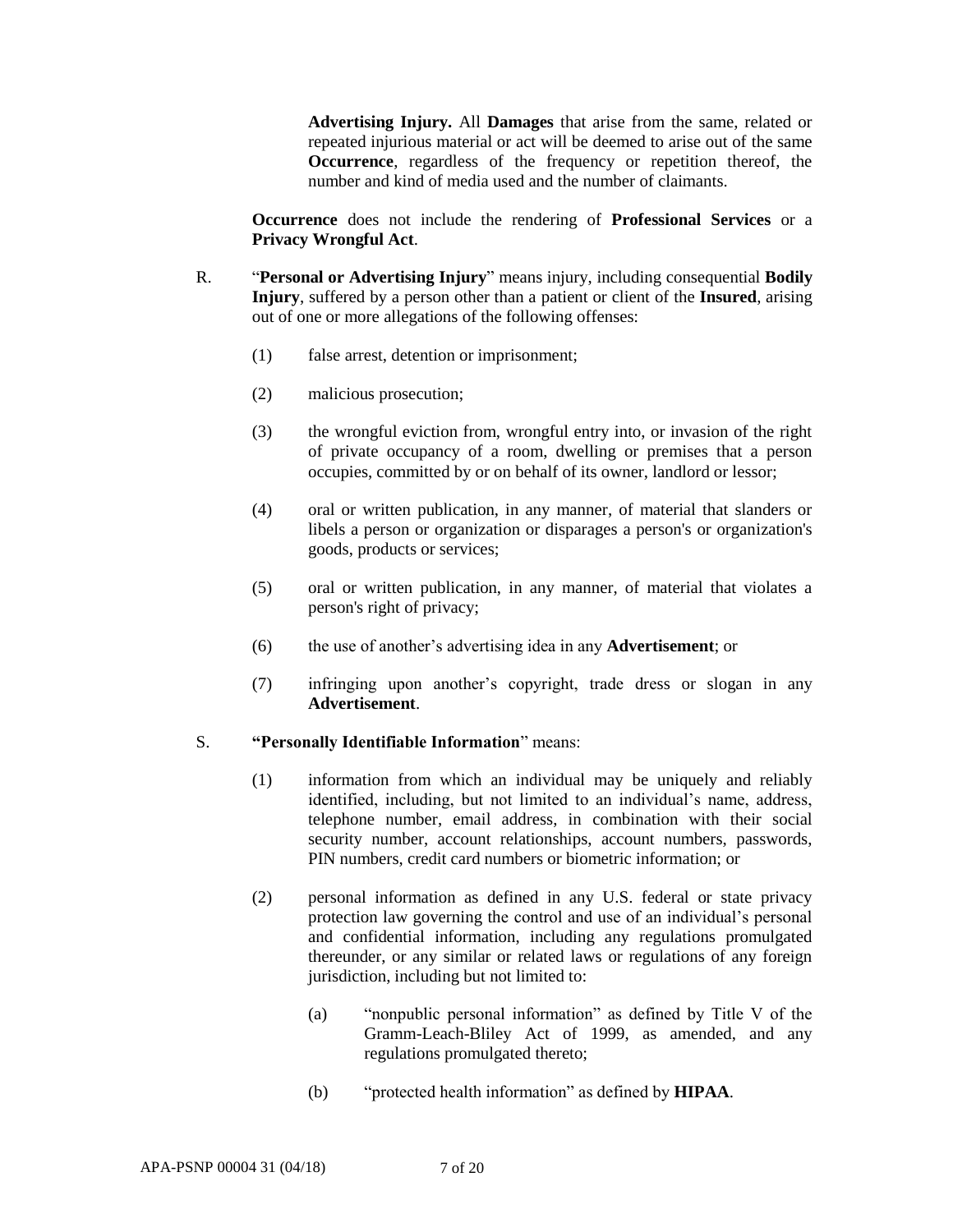- T. "**Policy Period**" means the period commencing on the inception date shown in Item 3 of the Declarations. This period ends on the earlier of either the expiration date shown in Item 3 of the Declarations or the effective date of cancellation of this Policy.
- U. "**Pollutant**" means any solid, liquid, gaseous or thermal irritant or contaminant, including smoke, vapor, soot, fumes, acids, alkalis, chemicals and waste.
- V. **"Privacy Wrongful Act"** means any actual or alleged act, error, or omission committed by any **Insured**, solely in connection with the rendering of **Professional Services**, which results in:
	- (1) the misappropriation or disclosure of **Personally Identifiable Information**;
	- (2) a breach or violation of U.S. federal or state law or regulations associated with the control and use of **Personally Identifiable Information**;

**Privacy Wrongful Act** shall not include any breach or violation of any U.S. federal or state law if such breach or violation is not the result of the actual or potential unauthorized disclosure of, or access to **Personally Identifiable Information**.

All such acts, errors or omissions, as referenced in this definition, that are actually or allegedly caused, committed, or attempted by or claimed against one or more **Insureds** arising out of the same or relating to the same or series of related facts, circumstances, situations, transactions or events shall be deemed to be the same **Privacy Wrongful Act**. **Privacy Wrongful Act** does not include an **Occurrence** or **Professional Incident**.

- W. "**Proceeding**" means any:
	- (1) hearing or disciplinary action before any regulatory body, licensing board, agency or other organization responsible for monitoring, licensing or regulating the **Insured's** conduct as respects the rendering of **Professional Services**, but only if such hearing or action is the direct result of a **Professional Incident**, and such **Professional Incident** took place during the **Policy Period**;
	- (2) civil proceeding in which the **Insured** is not a defendant but has been ordered to offer deposition testimony regarding **Professional Services**; or
	- (3) civil proceeding in which the **Insured** is not a defendant but has received a subpoena for document or record production.
- X. "**Professional Incident**" means any actual or alleged negligent act, error, or omission, solely in the performance of, or actual or alleged failure to perform, **Professional Services**.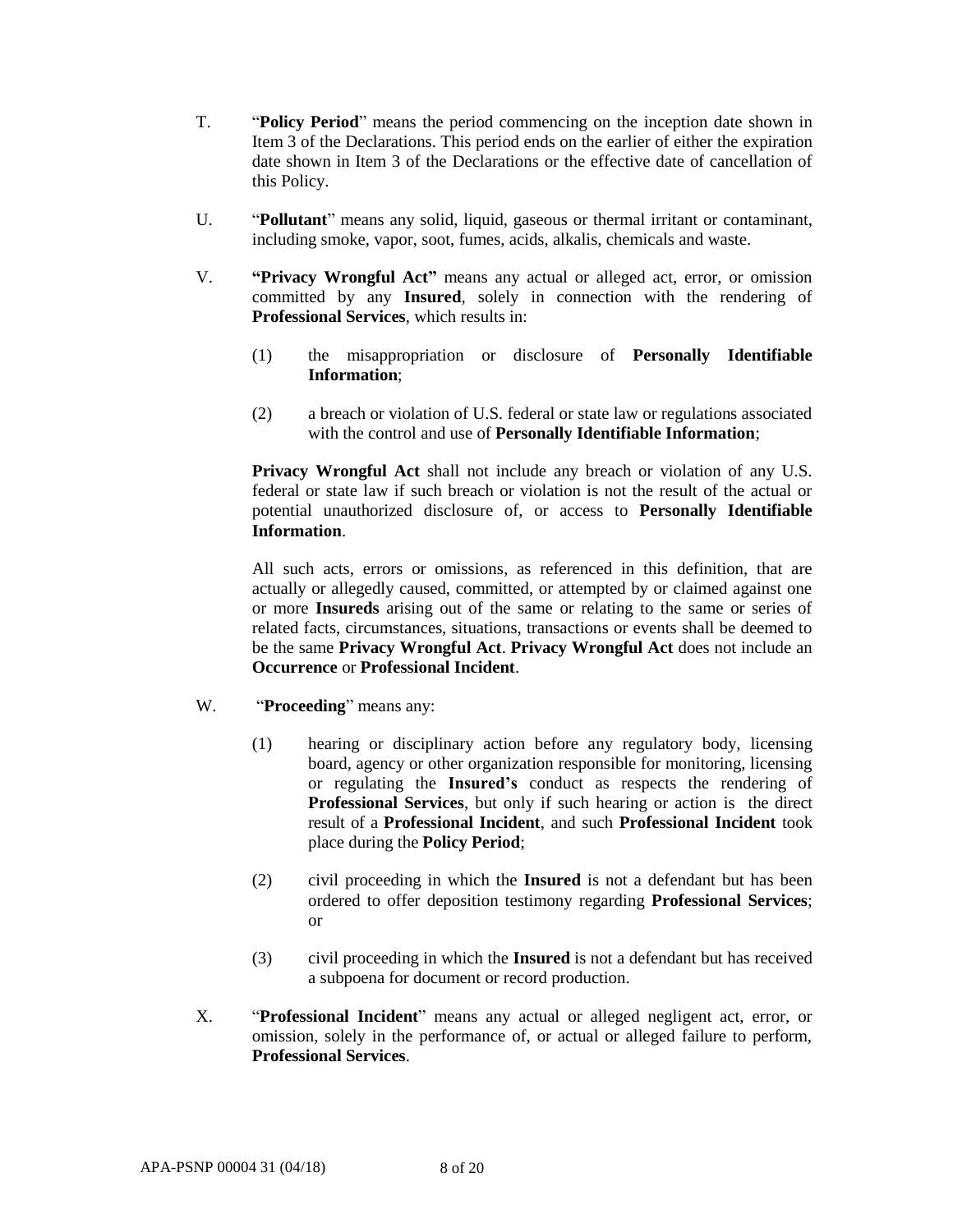All such acts, errors or omissions, as referenced in this definition, that are actually or allegedly caused, committed, or attempted by or claimed against one or more **Insureds** arising out of the same or relating to the same or series of related facts, circumstances, situations, transactions or events shall be deemed to be the same **Professional Incident**. A **Professional Incident** does not include an **Occurrence** or a **Privacy Wrongful Act.**

Y. "**Professional Services**" means psychiatric-mental health related services rendered by the **Insured** as a Psychiatric Nurse Practitioner, Physician's Assistant or Advanced Practice Registered Nurse, provided such services are supervised by a licensed Psychiatrist, if required by law, in the jurisdiction in which the **Insured** practices and the **Insured** is licensed, certified and credentialed and/or accredited, as required by law, to practice in the area of psychiatry-mental health in such jurisdiction, as disclosed in the application for this Policy, and is acting within the scope of such licensing, certification, credentials or accreditation.

**Professional Services** includes, but is not limited to the following:

- (1) medical services directly related to the practice of psychiatry or mental health with respect to evaluating, diagnosing or treating a mental disorder, and routine medical care incidental to the provision of such services to patients or clients;
- (2) the practice of forensic psychiatry, including expert testimony or assistance in legal proceedings;
- (3) participation in a licensing, credentialing, certification or accreditation organization, board or committee;
- (4) the publication of articles or books, and broadcasting or telecasting activities directly relating to **Professional Services**;
- (5) formal clinical teaching activities;
- (6) medical services as described in paragraph (1) above, when performed in the context of a clinical trial; or
- (7) the rendering of emergency medical treatment without the expectation of compensation.
- Z. **"Property Damage**" means physical injury to or destruction of tangible property, including loss of use of it, or loss of use of tangible property which has not been physically injured or destroyed.
- AA. **Public Relations Event** means the publication of unfavorable information relating to the **Privacy Wrongful Acts** of an **Insured**, which can be reasonably considered to lessen public confidence in the competence, integrity or viability of the **Insured** to conduct business.
- BB. **Public Relations Expenses** means the following amounts, when incurred during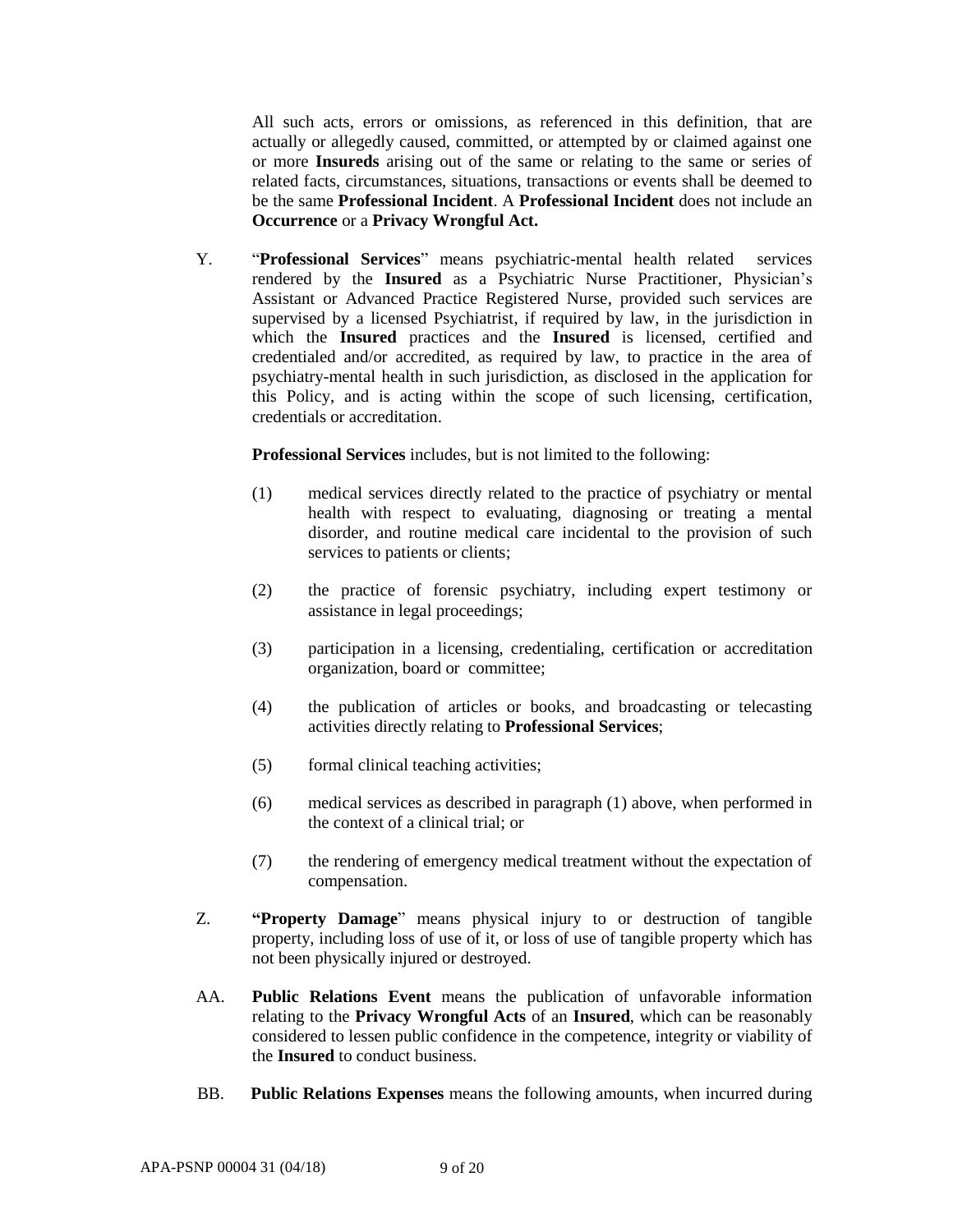the pendency of, and in anticipation of, a **Public Relations Event**:

- (1) amounts for which the **Insured** incurs for those services performed by a public relations firm, crisis management firm or law firm selected by the **Insured** and approved in advance in writing by the **Insurer**, to minimize potential harm to the **Insured** arising from a **Public Relations Event**, including, without limitation, maintaining and restoring public confidence in the **Insured**, and providing advice to the **Insured**; and
- (2) amounts for which the **Insured** becomes legally liable for the reasonable and necessary printing, advertising, mailing of materials, or travel by the **Insured** or the firm rendering services as referenced above.

**Public Relations Expenses** shall not include compensation, fees, benefits or overhead of any **Insured**.

CC. "**Sexual Misconduct**" means any type of actual, alleged, attempted, or proposed physical touching or caressing, or suggestion thereof by the **Insured** or any person for whom the **Insured** may be legally responsible, with or to any of the **Insured's** past or present patients or clients, or with or to any relative or any person who regularly resides with any such patient or client, or with or to any person with whom such patient or client or relative has an affectionate personal relationship, which could be considered sexual in nature and/or inappropriate to any **Professional Services** being rendered.

## **IV. EXCLUSIONS**

- A. This Policy shall not cover any **Defense Expenses** or **Damages** in connection with any **Claim** or **Proceeding**:
	- (1) alleging, arising out of, based upon or attributable to an **Insured's** dishonest, fraudulent, criminal, or malicious act, error, or omission, or that of any person for whose acts the **Insured** is legally responsible.

In determining the applicability of Exclusion  $A(1)$ , the facts pertaining to, the knowledge possessed by, or any **Professional Incident** or **Occurrence** committed by, any **Insured** shall not be imputed to any other **Insured**.

- (2) alleging, arising out of, based upon or attributable to any actual or alleged discrimination, harassment, retaliation, wrongful discharge, termination or any other employment-related or employment practice claim, including but not limited to any wage-hour claim, or claim of discrimination or harassment by any party who is not an employee of the **Insured**;
- (3) for any act, error or omission of a managerial or administrative nature; provided, however, that this Exclusion shall not apply to any **Claim** or **Proceeding** arising from the rendering of **Professional Services** as set forth in Definition  $Y(3)$  and (4);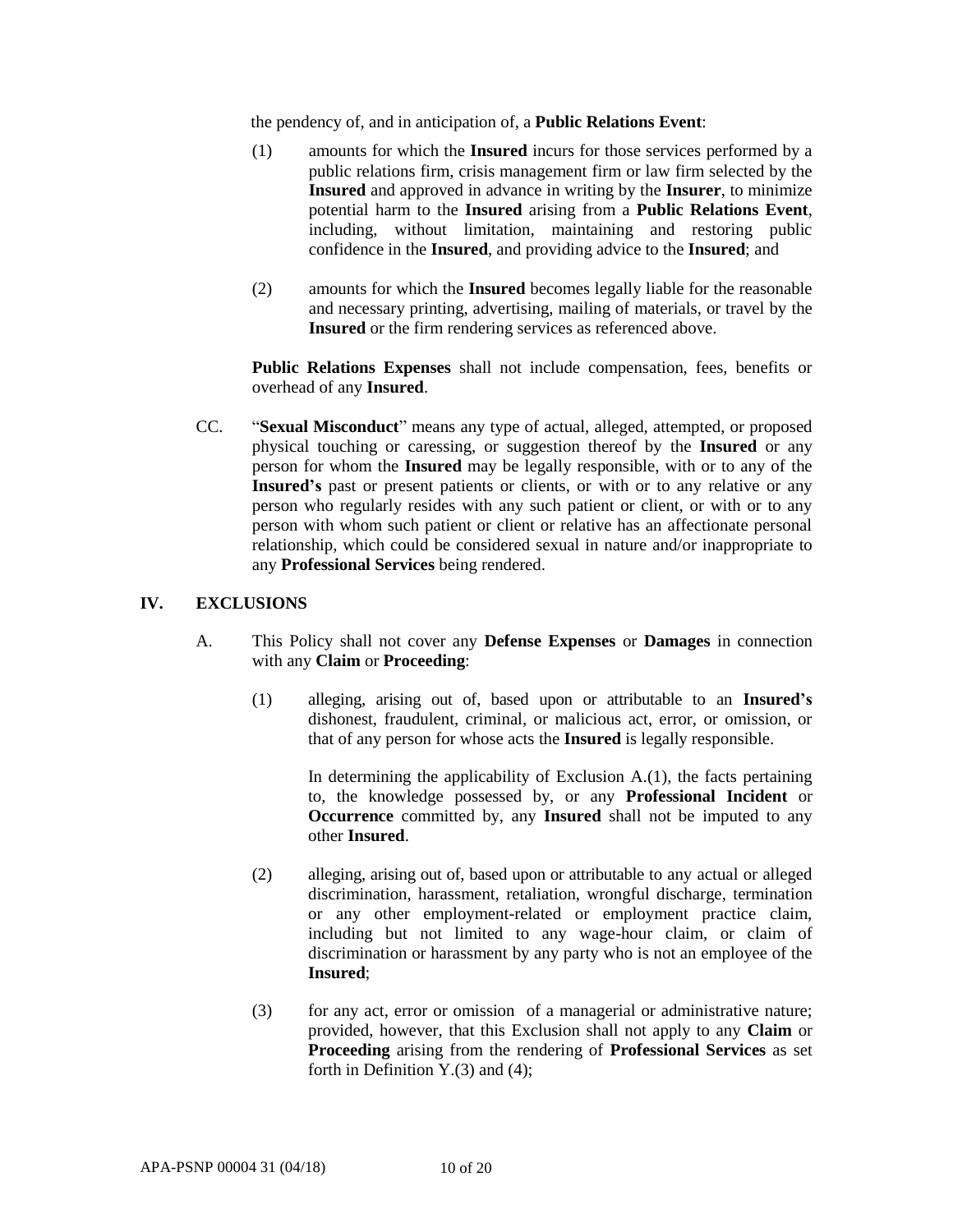- (4) alleging, arising out of, based upon or attributable to the **Insured's** ownership or operation of a hospital or other similar facility, or any other facility which provides bed and board or in-patient care, or a laboratory;
- (5) brought by, or on behalf of, any **Insured**, or for injury or damage sustained by any spouse or person who regularly resides in the home of any **Insured**;
- (6) for **Bodily Injury** or **Property Damage** arising out of the ownership, maintenance, use, operation or entrustment to others of any automobile, watercraft, aircraft or motor vehicle, or the loading or unloading thereof;
- (7) for **Bodily Injury** or damage to the **Insured's** employee or any independent contractor or employee of any independent contractor working for such **Insured**, arising out of the course of his or her work for such **Insured**, or to the spouse or relative of such employee or independent contractor as a consequence of injury or damage to the employee or independent contractor;
- (8) alleging, arising out of, based upon or attributable to any obligation pursuant to any workers' compensation, disability benefits, unemployment compensation, unemployment insurance, retirement benefits, social security benefits or similar law;
- (9) arising out of any intentional act of plagiarism, infringement or violation of any copyright, patent, trademark or service mark or the misappropriation of intellectual property, ideas or trade secrets;
- (10) alleging, arising out of, based upon or attributable to **Property Damage** to property the **Insured** owns, rents, occupies, borrows or uses, or is in the **Insured's** care, or to premises the **Insured** has sold, given away, or abandoned; provided, however, that this Exclusion shall not apply to a **Claim** under Insuring Agreement B.(3);
- (11) alleging, arising out of, based upon or attributable to any business relationship between the **Insured** and any past or present patient or client;
- (12) alleging, arising out of, based upon or attributable to any **Professional Incident** committed with the knowledge that it was a **Professional Incident**, or which, before the effective date of this Policy, the **Insured** was aware of and could reasonably have foreseen might result in a **Claim** or a **Proceeding**;
- (13) alleging, arising out of, based upon or attributable to any **Professional Service** that is not allowable since the **Insured's** professional license or registration to practice medicine or prescribe controlled substances is suspended, revoked, terminated, surrendered or is not in effect;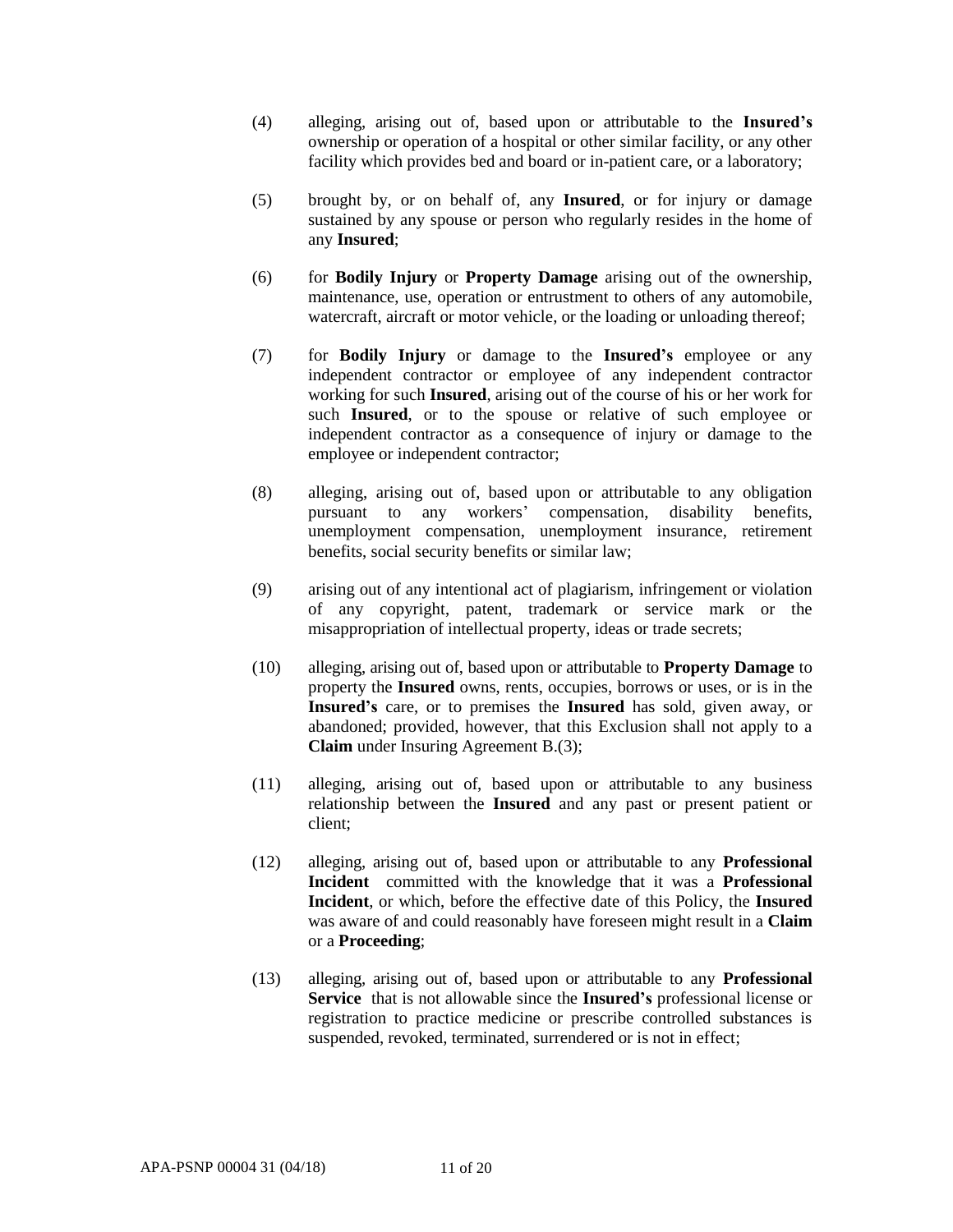- (14) alleging, arising out of, based upon or attributable to any **Professional Incident** committed while the **Insured** was under the influence of a drug or intoxicant;
- (15) caused directly or indirectly by war or any act of war, invasion, act of foreign enemy, hostilities (whether or not war is declared), strike, riot or civil commotion, civil war, rebellion, revolution, insurrection, military or usurped power or terrorism;
- (16) alleging, arising out of, based upon or attributable to the design, manufacture, use, distribution, promotion, or sale of any medication, device or equipment, or protocols; provided, however, that this Exclusion shall not apply to any **Claim** or **Proceeding** arising from: (1) the prescription of an FDA approved medication to a patient in the rendering of **Professional Services**; or (2) the rendering of **Professional Services** in a clinical trial as described in Definition Y.(6) provided that such clinical trial has been reviewed and approved by the FDA or an Institutional Review Board;
- (17) alleging, arising out of, based upon or attributable to, or in any way related to fungi, including mold or mildew, any mycotoxins, toxins, allergens, spores, scents, vapors, gases or by-products released by fungi, regardless of whether such fungi is:
	- (a) airborne;
	- (b) contained in a product; or
	- (c) contained in or a part of any building, structure, building material or any component of any part of any of the foregoing.
- (18) alleging, arising out of, based upon or attributable to the actual, alleged or threatened discharge, dispersal, release or escape of **Pollutants**; or any liability or obligation to test, monitor, clean up, remove, contain, treat, detoxify or neutralize **Pollutants**, whether or not any of the foregoing are to be performed by or on behalf of the **Insured**.
- (19) alleging, arising out of, based upon or attributable to any procedure, treatment, course of treatment, or diagnosis that is outside the scope of the **Insured's** specialty or training;
- (20) alleging, arising out of, based upon or attributable to:
	- (a) any actual or alleged Medicare/Medicaid fraud or abuse or any other actual or alleged fraud against the government; or
	- (b) any improper or excessive billing for the cost of the **Insured's** goods or services or any other type of billing or fee dispute.
- B. This Policy shall not cover any notification costs from a **Privacy Wrongful Act, Public Relations Expenses or Data Forensic Expenses** based upon, arising out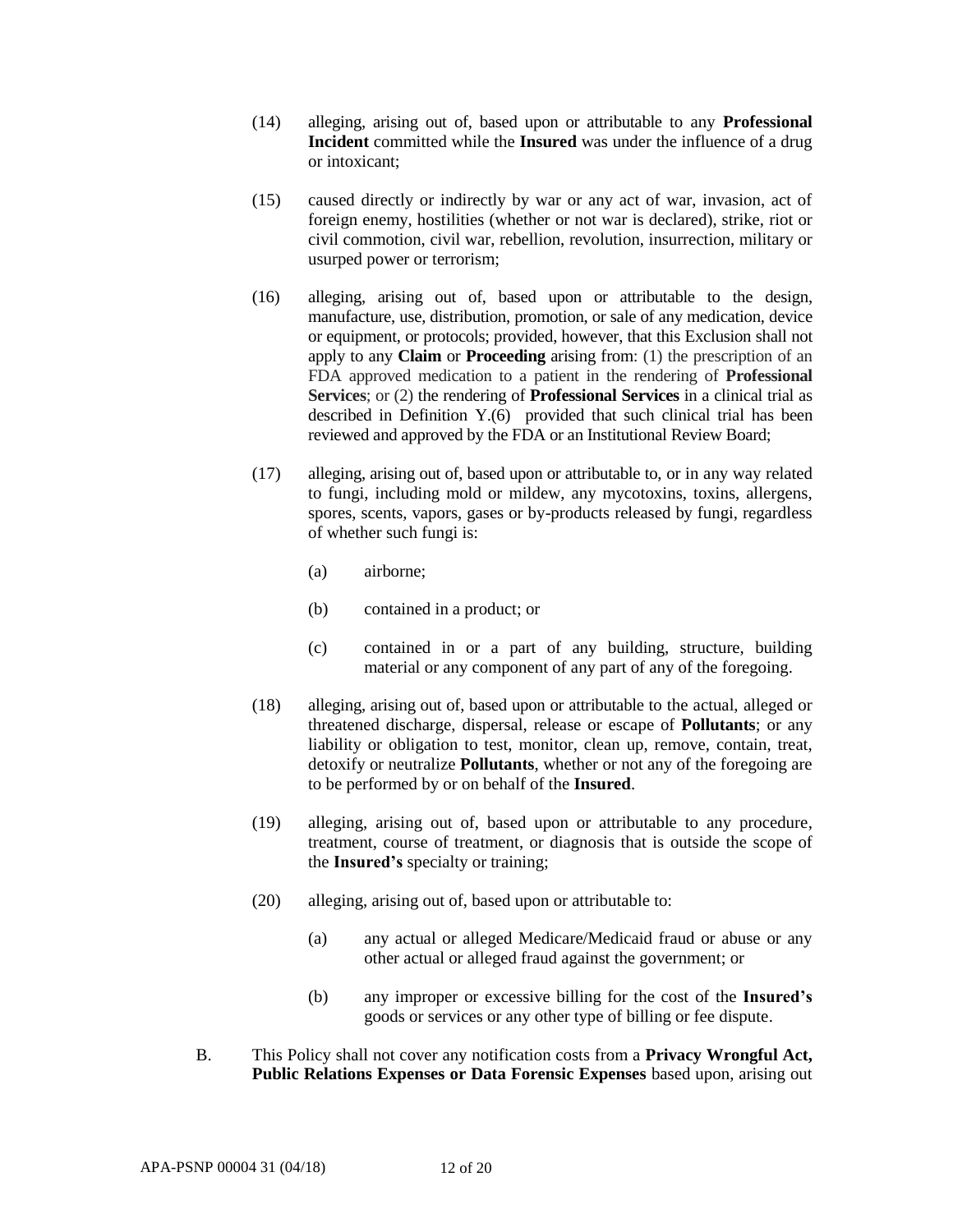of, directly or indirectly resulting from or in any way involving any of the following:

- (1) unsolicited electronic dissemination of faxes, emails, text messages or similar communications to any prospective or actual patient or **Business Invitee** of the **Insured** or to any other third party, including but not limited to any violation of the Telephone Consumer Protection Act, any federal or state anti-spam statute, or any other federal or state statute, law or regulation relating to a person's or entity's right of seclusion.
- (2) failure, interruption or reduction in supply of utility service or infrastructure including without limitation electrical, gas, water, telephone, Internet, cable, satellite or telecommunications;
- (3) any wireless network that is not protected by either Wi-Fi Protected Access ("WPA") or any other security protocol that provides equal or greater protections than WPA;
- (4) the use of a laptop computer, portable computer or other portable electronic device that does not employ whole disc encryption;
- (5) back-up tapes, optical media or any other form of portable back-up media which are not encrypted; or
- (6) expiration or withdrawal of technical support by a software vendor.

## **V. LIMITS OF LIABILITY**

### A. **Maximum Limits of Liability - Insuring Agreements:**

- (1) The Limits of Liability for Insuring Agreements A. and B. as set forth in this Section V.A. are part of, and not in addition to, the Aggregate Limit of Liability shown in Item 4(c) of the Declarations.
- (2) As respects Insuring Agreement A., the amount set forth in Item 4(a) of the Declarations ("Per Claim - Insuring Agreement A.") is the most the **Insurer** will be liable to pay for **Damages** for any **Claim** under this Insuring Agreement. **Defense Expenses** are not part of, and are in addition to, the amount shown in Item 4(a) of the Declarations.
- (3) As respects Insuring Agreements B.(1) and B.(2), the amount set forth in Item 4(b) of the Declarations ("Per Claim - Insuring Agreements B.(1) and B.(2)") is the most the **Insurer** will be liable to pay for **Damages** for any **Claim** under these Insuring Agreements. **Defense Expenses** are not part of, and are in addition to, the amount shown in Item 4(b) of the **Declarations**
- (4) As respects Insuring Agreement B.(3), \$150,000 is the most the **Insurer**  will be liable to pay for **Damages** for all **Claims** for **Fire Damage** under this Insuring Agreement, regardless of the number of such **Claims**.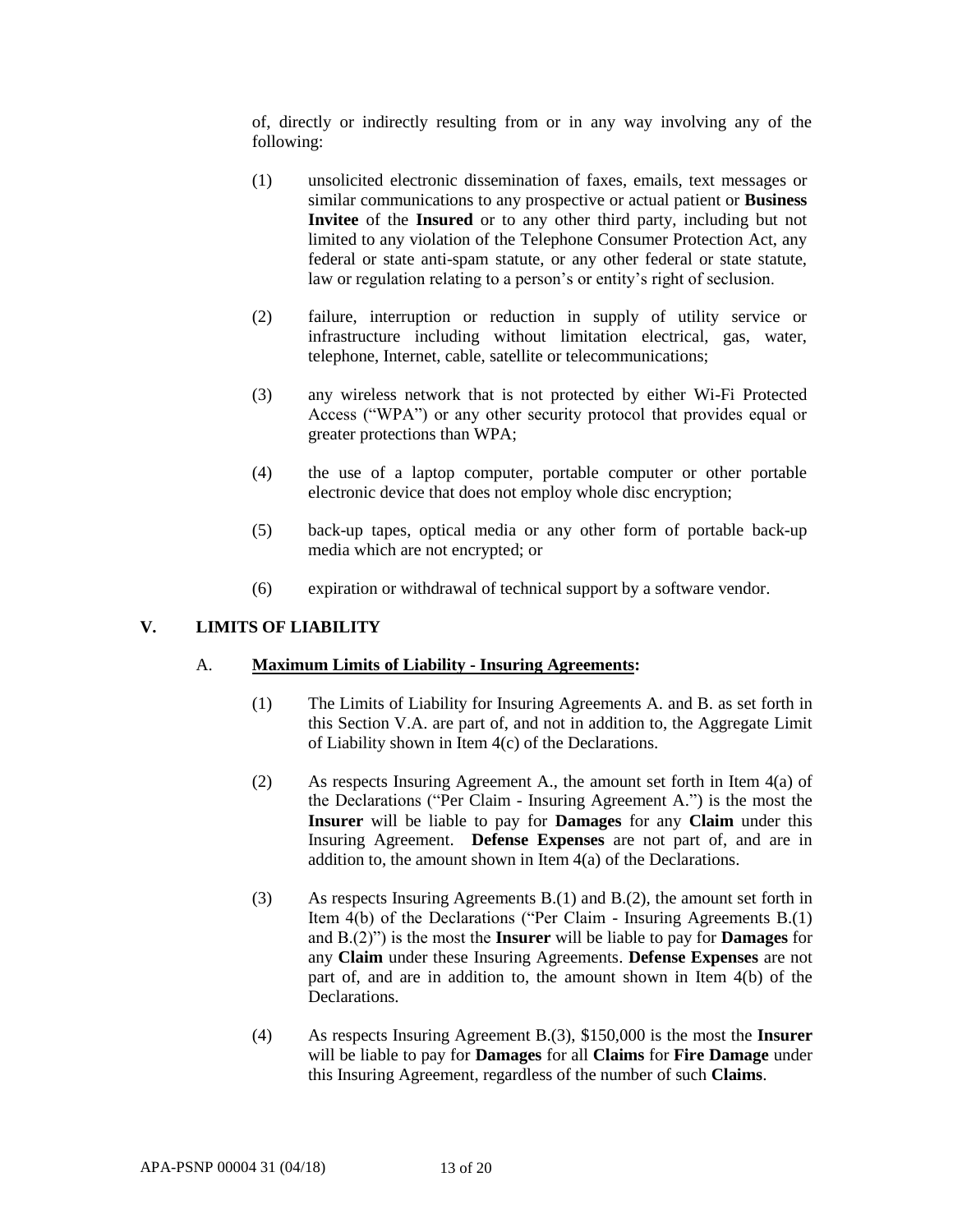- (5) As respects Insuring Agreement C., \$25,000 is the most the **Insurer** will be liable to pay for all: (a) notification costs arising from a **Privacy Wrongful Act** under paragraph (1) of this Insuring Agreement; (b) **Public Relations Expenses** in connection with a **Public Relations Event** under paragraph (2) of this Insuring Agreement; and (c) **Data Forensic Expenses** under paragraph (3) of this Insuring Agreement. Such costs, **Public Relations Expenses and Data Forensic Expenses**  are separate from, and in addition to, the Aggregate Limit of Liability set forth in Item 4(c) of the Declarations.
- (6) If the **Insurer** has named an additional **Named Insured** in Item 1(b) of the Declarations, the applicable Limits of Liability will apply separately to each such additional **Named Insured**, but only with respect to the coverage provided under Insuring Agreement A.
- (7) In the event that a **Claim** is made against the **Insureds** for which coverage may be provided under both Insuring Agreement A. and Insuring Agreement B. of this Policy, coverage shall only be provided under one Insuring Agreement and such **Claim** shall be subject to only "each Claim" Limit of Liability.

## B. **Aggregate Limit of Liability:**

The amount set forth in Item  $4(c)$  of the Declarations ("Aggregate") is the maximum total amount the **Insurer** will be liable to pay for **Damages** for all **Claims** under Insuring Agreements A. and B., regardless of the number of **Claims** under all Insuring Agreements, including **Claims** involving, or at any time involving, any allegation of **Sexual Misconduct**.

# C. **Maximum Limit of Liability - Sexual Misconduct:**

\$25,000 is the most the **Insurer** will be liable to pay for all **Claims** against the **Insured** involving any **Sexual Misconduct** by the **Insured** or by any person for whom the **Insured** may be legally responsible. If any **Sexual Misconduct** is alleged at any stage during a **Claim**, all allegations in that **Claim** which arise out of the same or related professional treatment or relationship will be subject to that \$25,000 maximum. If the **Insurer** has paid this \$25,000 maximum, it will no longer have any duty to defend any **Claim** involving any **Sexual Misconduct**. This \$25,000 maximum is part of, and not in addition to, the Limits of Liability shown in Items 4(a) and 4(c) of the Declarations.

## D. **Maximum Limit of Liability - Punitive Damages:**

\$250,000 is the most the **Insurer** will be liable to pay for punitive or exemplary damages, or the multiple portion of any multiplied damages award arising from a **Claim**, regardless of the number of such **Claims**. The **Insurer** will be liable for such damages only to the extent such damages are insurable under the applicable law. This \$250,000 maximum is part of, and not in addition to, the Limits of Liability shown in Items 4(a) and 4(c) of the Declarations.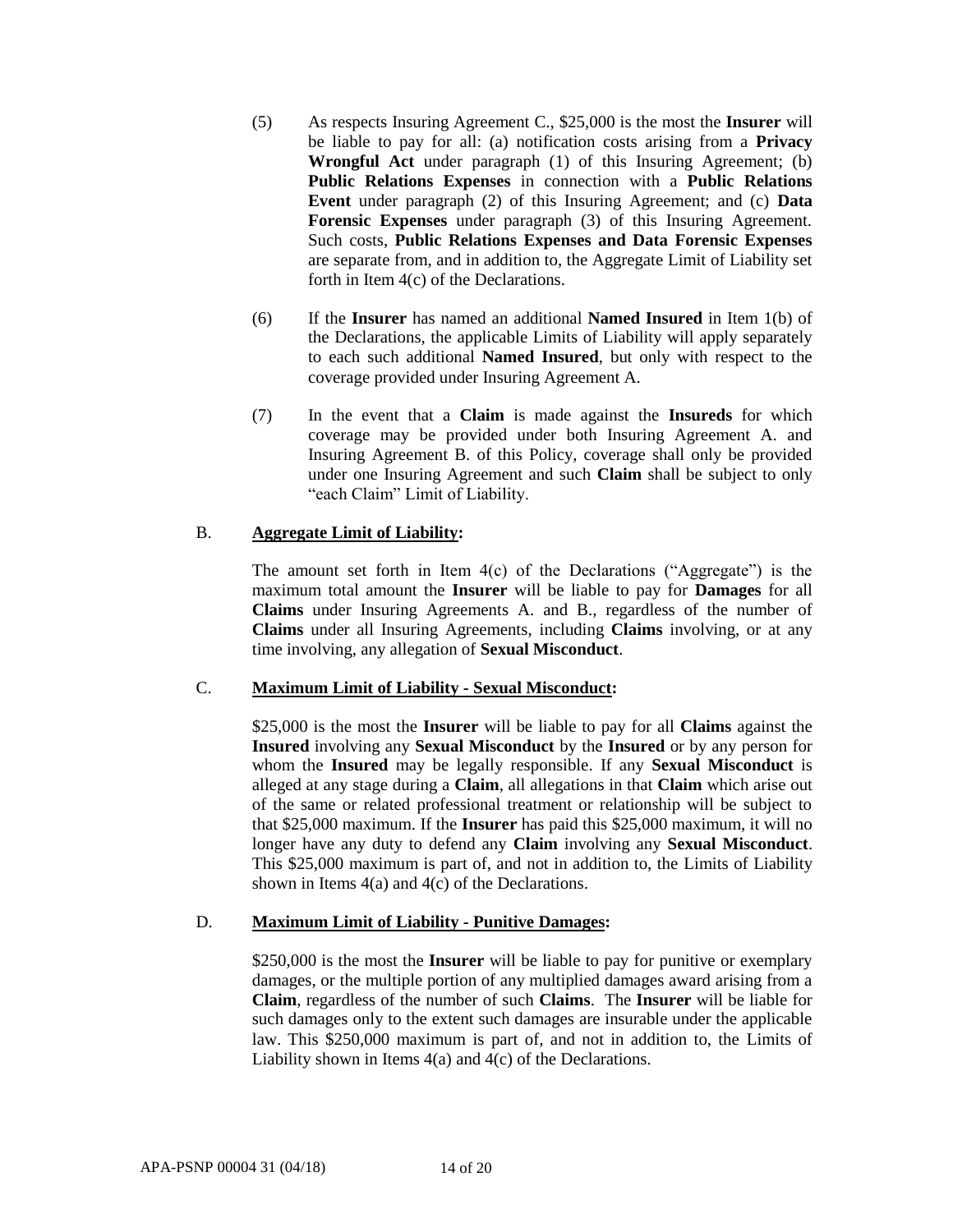## E. **Maximum Limits of Liability - Additional Coverages:**

- (1) The Limits of Liability applicable to Section II., Additional Coverages, are in addition to, and not part of, the Limits of Liability applicable to Section I., Insuring Agreements.
- (2) As respects Additional Coverage D., the amount set forth in Item 4(d) of the Declarations ("Per Proceeding") is the most the **Insurer** will be liable to pay for **Defense Expenses** incurred with respect to each **Proceeding**.
- (3) As respects Additional Coverage E., \$100,000 is the most the **Insurer**  will be liable to pay for **Medical Payments** caused by an **Occurrence,**  regardless of the number of such **Occurrences**.
- (4) \$15,000 is the most the **Insurer** will reimburse the **Insured** for the costs and expenses for medical supplies under Additional Coverage F., including one (1) hour of the **Insured's** lost earning at \$100.00 per hour or the **Insured's** average hourly rate charged for **Professional Services**, whichever is less.
- (5) \$25,000 is the most the **Insurer** will reimburse the **Insured** for medical expenses as a result of **Bodily Injury** or **Property Damage** caused by an **Assault or Battery** under Additional Coverage G.
- (6) If the **Insurer** has named an additional **Named Insured** in Item 1(b) of the Declarations, the Limits of Liability shown in the Declarations will apply separately to each such additional **Named Insured**, but only with respect to the coverage provided under Additional Coverage D.

# F. **Effect of Paying Limits of Liability:**

- (1) If the **Insurer** fully pays the Sexual Misconduct Limit of Liability set forth in paragraph C. of this Section V., it will have no duty to pay any additional amount(s) in connection with any **Claim** involving, or at any time involved, any allegation of **Sexual Misconduct**.
- (2) If the **Insurer** fully pays the Fire Damage Limit of Liability set forth in paragraph A.(4) of this Section V., it will have no duty to pay any additional amount(s) in connection with any **Claim** involving **Fire Damage**.
- (3) If the **Insurer** fully pays the Supplemental Privacy Coverage Limit of Liability set forth in paragraph A.(5) of this Section V., it will have no duty to pay any notification costs, **Public Relations Expenses** and **Data Forensics Expenses** under Insuring Agreement C.

## **VI. NOTICE PROVISIONS**

- A. The **Insured** must give the **Insurer** or its authorized agent written notice of any:
	- (1) **Claim** as soon as practicable after it is first made; or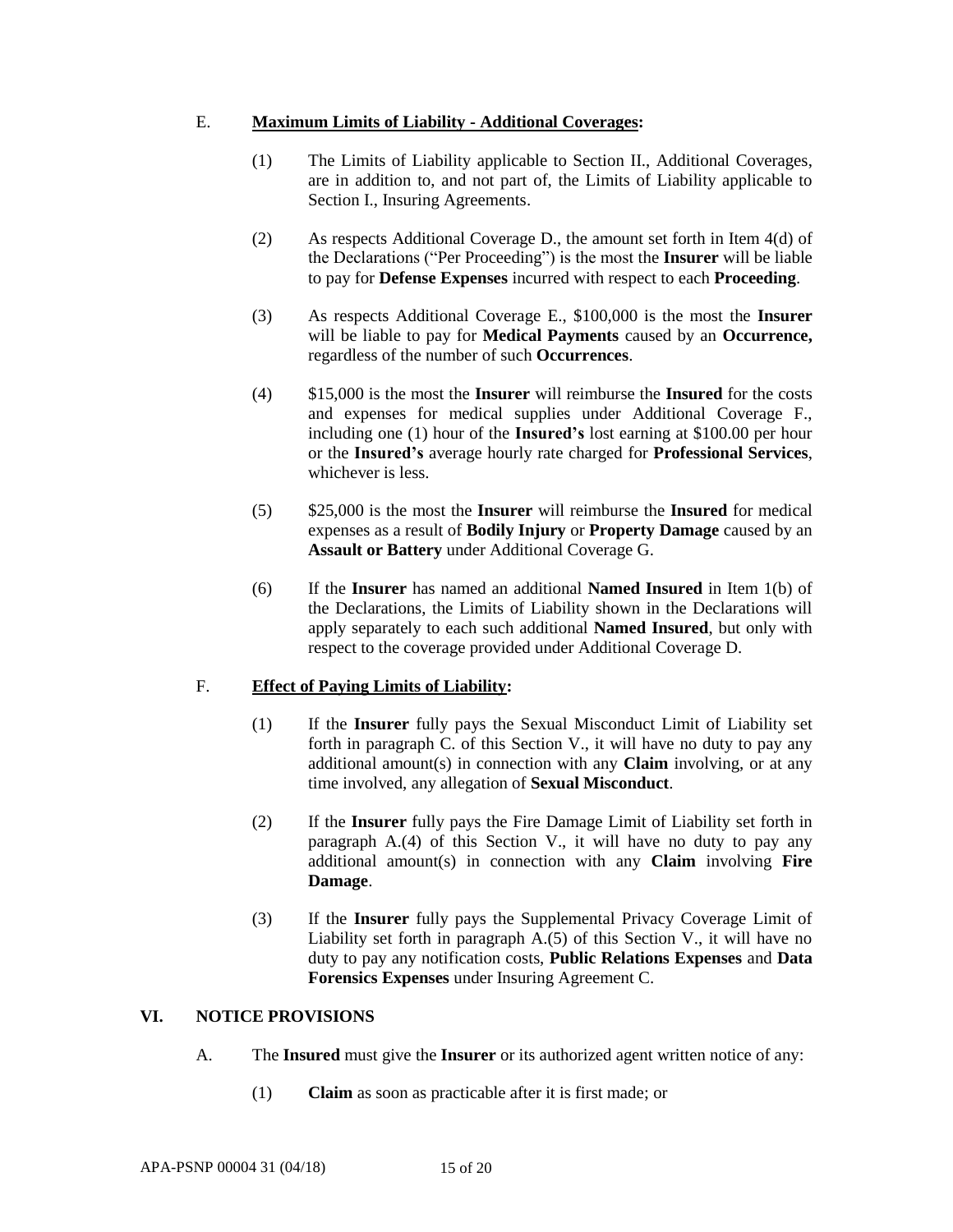- (2) **Proceeding** as soon as practicable after it is first brought.
- B. The **Insured** must also, as soon as possible, record and notify the **Insurer** of the specifics of the **Claim** or **Proceeding** and the date the **Insured** first received notice of it.
- C. The **Insured** must provide the **Insurer** or its authorized agent with a copy of all demands or legal papers the **Insured** receives as respects a **Claim** or **Proceeding.**
- D. If, during the **Policy Period**, the **Insured** first becomes aware of a **Professional Incident** or **Occurrence** which the **Insured** believes may give rise to a **Claim**, in order for any resulting **Claim** to be covered, the **Insured** must give the **Insurer** or its authorized agent written notice during the **Policy Period** of such **Professional Incident** or **Occurrence.** Such notice must state when and where the **Professional Incident** or **Occurrence** took place, the names and addresses of any witnesses and/or injured people, and the nature and location of any injury or damage.
- E. Solely as respects "notification costs" coverage under Insuring Agreement C.(1), the **Insured** must give the **Insurer** or its authorized agent written notice of the **Privacy Wrongful Act** as soon as practicable and obtain the **Insurer's** prior written approval before incurring notification costs as respects such **Privacy Wrongful Act**.
- F. Solely as respects **Public Relations Event** Coverage under Insuring Agreement  $C.(2)$ :
	- 1. The **Insured** must give the **Insurer** written notice of such actual or anticipated **Public Relations Event** as soon as practicable, but in no event later than thirty (30) days after the Expiration Date of the Policy.
	- 2. The public relations firm, crisis management firm or law firm selected by the **Insured** to perform services in connection with a **Public Relations Event** must be approved in writing by the **Insurer**, prior to the **Insured** incurring any **Public Relations Expenses.**
	- 3. All **Public Relations Expenses** must be reported to the **Insurer** as soon as practicable, but in no event later than thirty (30) days after the **Insured** first incurs such **Public Relations Expenses**.
- G. Solely as respects **Data Forensics Expenses** Coverage under Insuring Agreement C(3):
	- 1. The **Insured** must give the **Insurer** written notice of such unauthorized misappropriation or disclosure of **Personally Identifiable Information** as soon as practicable after it is discovered by the **Insured**, but in no event later than thirty (30) days after the Expiration Date of the Policy.
	- 2. The forensics firm selected by the **Insured** to perform data forensic services in connection with such unauthorized misappropriation or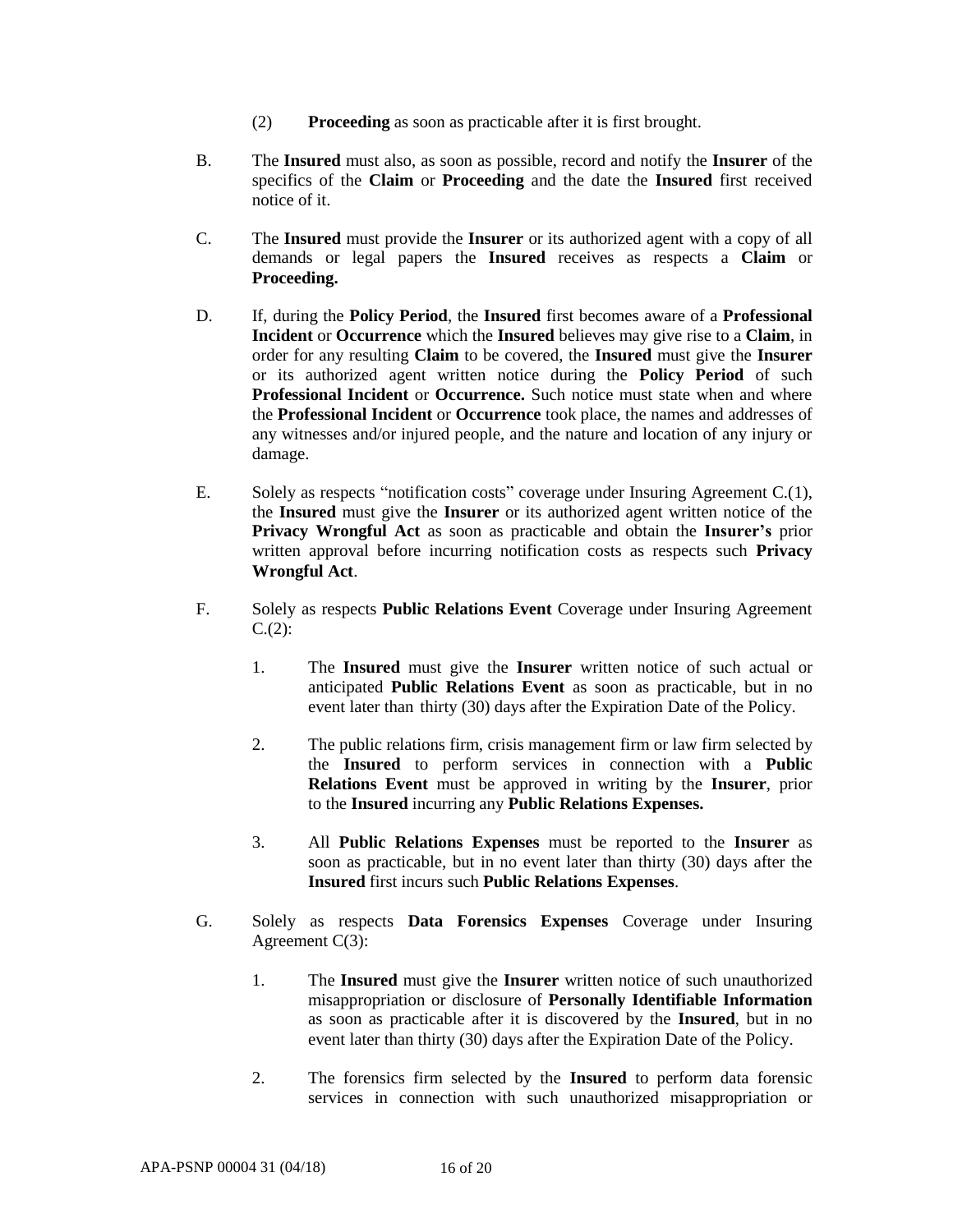disclosure of **Personally Identifiable Information** must be approved in writing by the **Insurer**, prior to the **Insured** incurring any **Data Forensic Expenses.**

- 3. The **Insured** must report any **Data Forensic Expenses** to the **Insurer** as soon as practicable but in no event later than thirty (30) days after the **Insured** first incurs such **Data Forensic Expenses**.
- H. Solely as respects **Medical Payments** coverage under Additional Coverage E., the **Insured** must give the **Insurer** or its authorized agent written notice of the **Occurrence** as soon as practicable after it takes place. In addition, such **Medical Payments** must be reported to the **Insurer** within ninety (90) days from the date such medical treatment or service was rendered to the injured **Business Invitee**.

## **VII. DEFENSE OF CLAIMS AND PROCEEDINGS, AND SETTLEMENT**

With respect to **Claims** under Insuring Agreements A. and B., the **Insurer** has the right and duty to defend, at the **Insurer's** expense and using counsel selected by the **Insurer**, any **Claim** against the **Insured** covered under such Insuring Agreements, even if the **Claim** is groundless, false or fraudulent. The **Insurer** also has the right to investigate any **Claim** and, with the **Insured's** written consent, to settle any **Claim** if the **Insurer**  believes that settlement is proper.

With respect to **Proceedings** under Additional Coverage II.D., the **Insurer** has the right and duty to defend, subject to the Limits of Liability and using counsel selected by the **Insurer**, any **Proceeding** against the **Insured** covered under such Additional Coverage.

The **Insureds** agree to give the **Insurer** full cooperation and provide such information as the **Insurer** may reasonably require relating to the defense of any **Claim** or **Proceeding**, the settlement of any **Claim** and the prosecution of any counterclaim, cross-claim or third-party claim, including without limitation the assertion of any indemnification or contribution rights.

The **Insured** shall not admit or assume any liability, incur any **Defense Expenses**, offer to settle any matter, enter into any settlement agreement or stipulate to any judgment without the **Insurer's** prior written consent, such consent not to be unreasonably withheld. Any amounts incurred by the **Insured** or any settlements or judgments agreed to by the **Insured** without such consent shall not be covered by this Policy.

#### **VIII. OTHER INSURANCE**

The insurance provided by this Policy shall apply only as excess over any other valid and collectible insurance, self-insurance plan or self-funded vehicle whether such other insurance, plan or vehicle is stated to be primary, contributory, excess, contingent or otherwise, unless such other insurance, plan or vehicle is written specifically as excess insurance over the applicable Limits of Liability provided by this Policy. This Policy shall specifically be excess of any other valid and collectible insurance pursuant to which any other insurer has a duty to defend a **Claim** for which this Policy may be obligated to pay **Damages** or **Defense Expenses.** This Policy shall not be subject to the terms and conditions of any other insurance policy.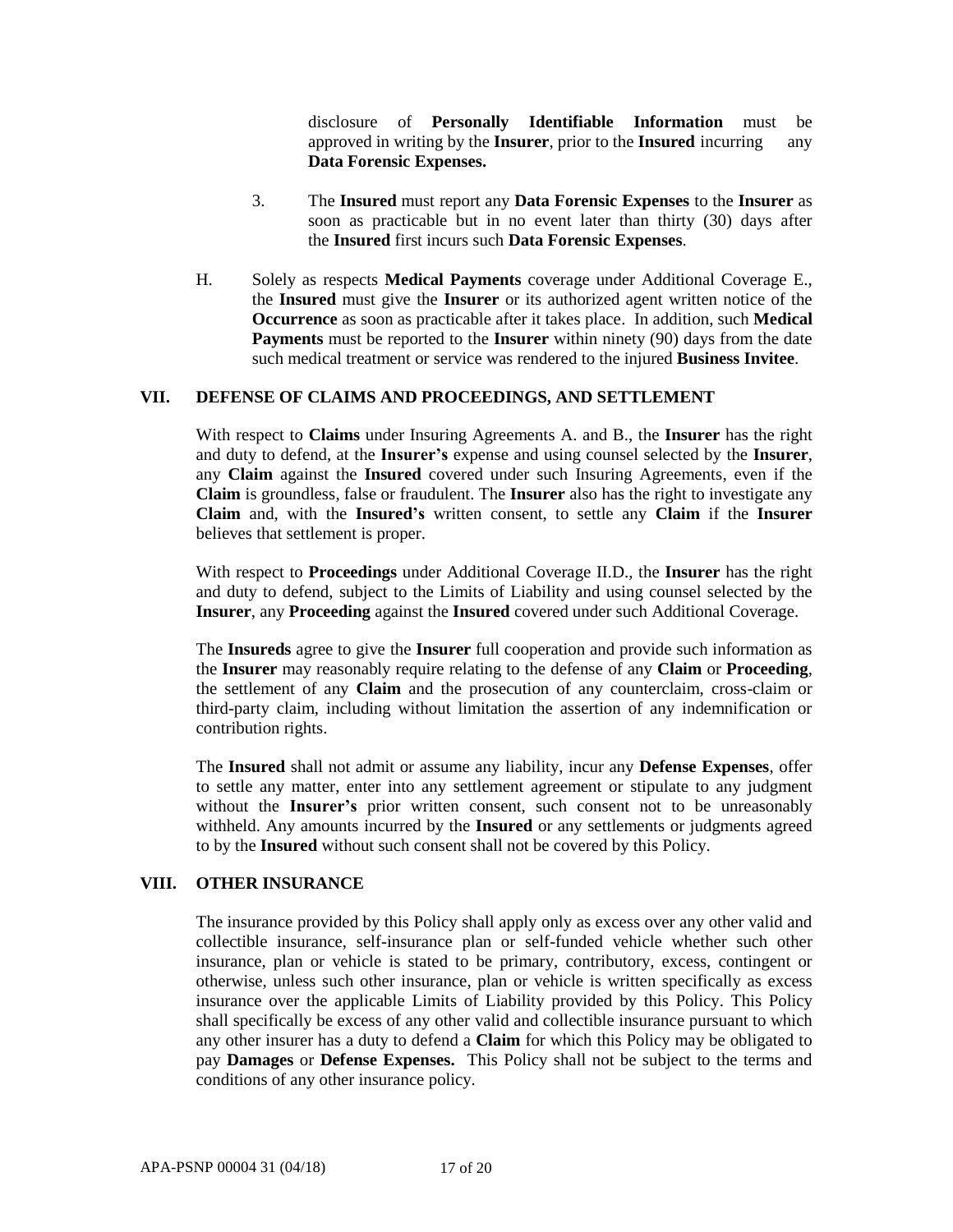Two or more policies of Psychiatric Nurse Practitioner/Physician's Assistant or Advanced Practice Registered Nurse Professional and Business Liability Insurance may have been issued by the **Insurer** or an affiliate thereof to persons or organizations other than the **Insured**. These policies may also provide coverage for a **Claim** or **Proceeding** involving the same or continuous, repeated, or related **Professional Incidents** or **Occurrences** for which the **Insured** and persons or organizations covered in those other policies are jointly and severally liable. In such an event, and subject to the Limits of Liability set forth in the Declarations and Section V., the **Insurer** shall not be liable under this Policy for a greater proportion of the total loss from that **Claim** or **Proceeding** than this Policy's applicable Limits of Liability bears to the total applicable Limits of Liability under all such policies. In addition, the total amount payable under the applicable Limits of Liability under all such policies in connection with that **Claim** or **Proceeding** will not exceed the highest single per **Claim** or **Proceeding** Limit of Liability under any of such policies.

### **IX. REPRESENTATIONS**

By accepting this Policy, the **Insured** agrees that the particulars and statements in the application submitted in connection with the underwriting of this Policy are true and that they are the **Insured's** agreements and representations.

The **Insured** acknowledges that this Policy is issued in reliance upon the truth of those particulars and statements, which are deemed to be incorporated into and constitute a part of this Policy and which are the basis for this Policy.

## **X. CANCELLATION**

The first **Named Insured** may cancel this Policy by surrendering it to the **Insurer** or to any of its authorized agents, or by mailing the **Insurer** written notice stating when thereafter the cancellation will be effective. The **Insurer** may cancel this Policy by mailing to the first **Named Insured** at the address shown in Item 1(a) of the Declarations written notice stating when, not less than ninety (90) days thereafter, such cancellation will be effective. However, if the first **Named Insured** has not paid a premium when due, the **Insurer** may cancel this Policy by mailing to the first **Named Insured** at the address shown in Item  $1(a)$  of the Declarations written notice stating when, not less than fifteen (15) days thereafter, such cancellation will be effective.

The mailing of the notice as stated above will be sufficient proof of notice. The time of surrender or the effective date of cancellation stated in the notice will become the end of the **Policy Period**. Delivery of written notice will be the equivalent of mailing.

If the first **Named Insured** cancels this Policy, the unearned premium will be computed in accordance with the customary short rate table and procedure. If the **Insurer** cancels, unearned premium will be computed pro-rata. Premium adjustment may be made either at the time cancellation is effected or as soon as practicable after cancellation becomes effective, but payment or tender of unearned premium is not a condition of cancellation.

If applicable insurance department regulations require different times, content or procedures with respect to cancellation, this Policy will be cancelled in accordance with such regulations as in effect at the time of such cancellation.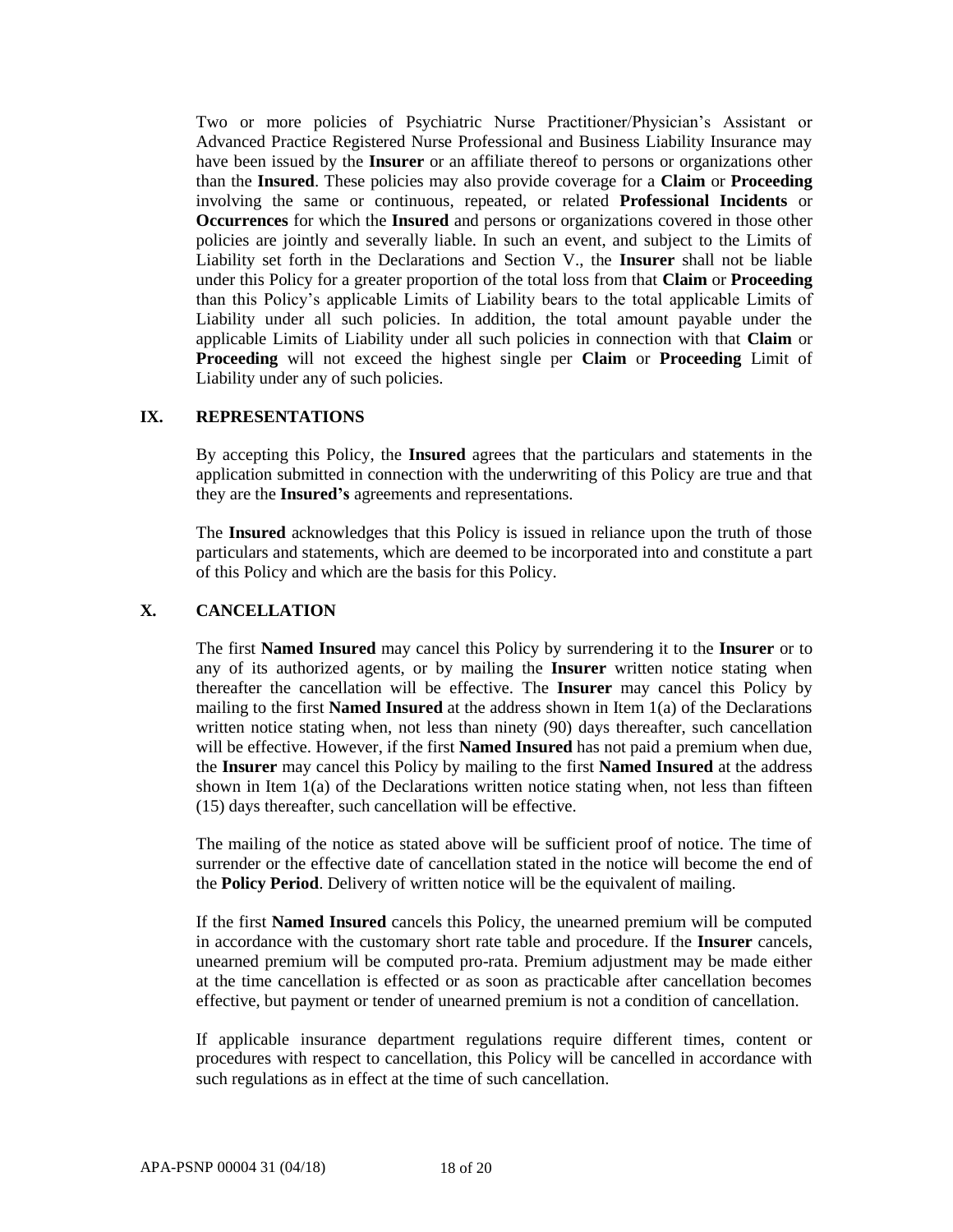### **XI. AUTHORIZATION AND NOTICES**

The **Insureds** agree that the first **Named Insured** named in Item 1(a) of the Declarations shall act on behalf of all **Insureds** with respect to all matters pertaining to this Policy including: (1) giving notice of any **Claim** or circumstance which may result in a **Claim**; (2) giving notice and information regarding any Additional Coverages under Section II.; (3) giving and receiving of all correspondence and information; (4) giving and receiving notice of cancellation; (5) consenting, or withholding consent, to the settlement of a **Claim** recommended by the **Insurer**; (6) payment of premiums; (7) receiving of any return premiums; and (8) receiving and accepting of any endorsements issued to form a part of this Policy.

### **XII. TERRITORY**

This Policy applies to **Professional Incidents, Privacy Wrongful Acts** or **Occurrences** taking place anywhere in the world, to the extent permitted by law. However, any **Claim**  or **Proceeding** arising from such **Professional Incidents** or **Occurrences** must be made and brought in the United States of America, its territories and possessions, Puerto Rico or Canada.

### **XIII. ASSIGNMENT AND CHANGES TO THE POLICY**

This Policy and any and all rights hereunder are not assignable without the prior written consent of the **Insurer**.

If an **Insured** dies or is declared legally incompetent, such **Insured's** rights and duties will be transferred to such **Insured's** legal representative while acting within the scope of his or her duties as such. Until such **Insured's** legal representative is appointed, anyone having temporary custody of such **Insured's** property will be covered under Insuring Agreement B.(1).

This Policy contains all the agreements between the **Insured** and the **Insurer** or its authorized agents concerning this insurance.

Notice to any agent or knowledge possessed by any agent or person acting on the **Insurer's** behalf, will not result in a waiver or change in any part of this Policy or prevent the **Insurer** from asserting any right under the terms and conditions of this Policy. The terms and conditions of this Policy may only be waived or changed by written endorsement signed by the **Insurer**.

### **XIV. BANKRUPTCY**

The bankruptcy or insolvency of the **Insured** or the **Insured's** estate does not relieve the **Insurer** of its obligations under the Policy.

## **XV. SUBROGATION**

In addition to any right of subrogation existing at law, in equity or otherwise, in the event of any payment by the **Insurer** under this Policy, the **Insurer** shall be subrogated to the extent of such payment to all of the **Insured(s)'** rights of recovery. The **Insured(s)** shall execute all papers required (including those documents necessary for the **Insurer** to bring